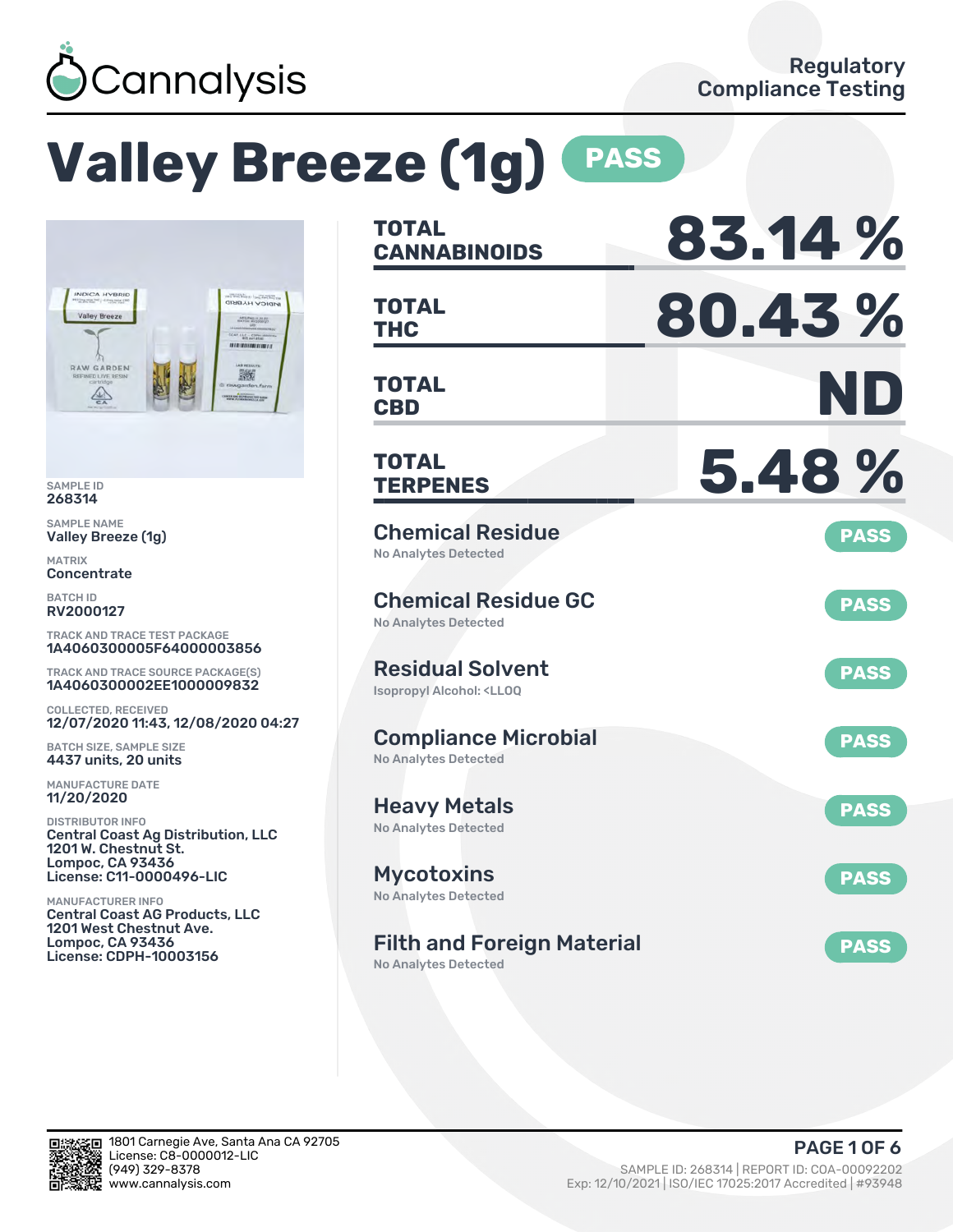

## CANNABINOID ANALYSIS

TOTAL THC,CBD, and CANNABINOIDS value(s) have been decarboxylated.

| TOTAL THC:          | 804.3 mg/g (80.43 %), 804.3 mg per package |
|---------------------|--------------------------------------------|
| TOTAL CBD:          | ND.                                        |
| TOTAL CANNABINOIDS: | 831.4 mg/g (83.14 %)                       |

UNIT OF MEASUREMENT: Milligrams per Gram(mg/g)

| <b>ANALYTE</b>         | <b>RESULT</b>                      | LOD    | <b>LLOO</b> | <b>ANALYTE</b>   | <b>RESULT</b>         | LOD    | LL <sub>00</sub> |
|------------------------|------------------------------------|--------|-------------|------------------|-----------------------|--------|------------------|
| THCa                   | ND                                 | 0.2000 | 0.4000      | CBD <sub>v</sub> | ND.                   | 0.2000 | 0.4000           |
| D9THC                  | 804.3 mg/g (80.43 %)               | 0.2000 | 0.4000      | CBGa             | ND.                   | 0.2000 | 0.4000           |
| D8THC                  | $3.583 \,\mathrm{mq/q}$ (0.3583 %) | 0.2000 | 0.4000      | CBG              | 16.88 mg/g (1.688 %)  | 0.2000 | 0.4000           |
| <b>THC<sub>v</sub></b> | $2.803 \,\mathrm{mq/q}$ (0.2804 %) | 0.2000 | 0.4000      | CBN              | 3.893 mg/g (0.3893 %) | 0.2000 | 0.4000           |
| CBDa                   | ND.                                | 0.2000 | 0.4000      | CBC              | ND.                   | 0.2000 | 0.4000           |
| CBD                    | <b>ND</b>                          | 0.2000 | 0.4000      |                  |                       |        |                  |

#### ADDITIONAL INFORMATION

| Method:              | SOP-TECH-001 | Sample Prepped: 12/08/2020 14:03  | Sample Approved: 12/09/2020 10:44  |  |
|----------------------|--------------|-----------------------------------|------------------------------------|--|
| Instrument: UPLC-DAD |              | Sample Analyzed: 12/08/2020 17:36 | Prep-Analytical Batch: 24241-18864 |  |



## TERPENE ANALYSIS

| UNIT OF MEASUREMENT: | Milligrams per Gram(mg/g) |
|----------------------|---------------------------|
|                      |                           |

| <b>ANALYTE</b>          | <b>RESULT</b>                                                                                                                             | <b>LOD</b> | LLOQ   | <b>ANALYTE</b>         | <b>RESULT</b>                                      | <b>LOD</b> | <b>LLOO</b> |
|-------------------------|-------------------------------------------------------------------------------------------------------------------------------------------|------------|--------|------------------------|----------------------------------------------------|------------|-------------|
| 3-Carene                | <b>ND</b>                                                                                                                                 | 0.5000     | 1.000  | Alpha bisabolol        | <b>ND</b>                                          | 0.5000     | 1.000       |
| Alpha cedrene           | <b>ND</b>                                                                                                                                 | 0.5000     | 1.000  | Alpha humulene         | <ll0q< td=""><td>0.5000</td><td>1.000</td></ll0q<> | 0.5000     | 1.000       |
| Alpha pinene            | 1.730 mg/g (0.1730 %)                                                                                                                     | 0.5000     | 1.000  | Alpha terpinene        | <b>ND</b>                                          | 0.5000     | 1.000       |
| Alpha terpineol         | <ll0q< td=""><td>0.3300</td><td>0.6500</td><td>Beta caryophyllene</td><td>3.310 mg/g (0.3310 %)</td><td>0.5000</td><td>1.000</td></ll0q<> | 0.3300     | 0.6500 | Beta caryophyllene     | 3.310 mg/g (0.3310 %)                              | 0.5000     | 1.000       |
| Beta myrcene            | 24.78 mg/g (2.478 %)                                                                                                                      | 0.5000     | 1.000  | Beta pinene            | 2.306 mg/g $(0.2306\%)$                            | 0.6100     | 1.210       |
| <b>Borneol</b>          | <b>ND</b>                                                                                                                                 | 0.5000     | 1.000  | Camphene               | <b>ND</b>                                          | 0.5000     | 1.000       |
| Camphor                 | <b>ND</b>                                                                                                                                 | 0.5000     | 1.000  | Caryophyllene oxide ND |                                                    | 0.5000     | 1.000       |
| Cedrol                  | <b>ND</b>                                                                                                                                 | 0.5000     | 1.000  | Cis nerolidol          | <b>ND</b>                                          | 0.5000     | 1.000       |
| Eucalyptol              | <b>ND</b>                                                                                                                                 | 0.5000     | 1.000  | Fenchol                | <lloq< td=""><td>0.5000</td><td>1.000</td></lloq<> | 0.5000     | 1.000       |
| Fenchone                | <b>ND</b>                                                                                                                                 | 0.5000     | 1.000  | Gamma terpinene        | <b>ND</b>                                          | 0.5000     | 1.000       |
| Gamma terpineol         | <b>ND</b>                                                                                                                                 | 0.1000     | 0.2100 | Geranyl acetate        | <b>ND</b>                                          | 0.5000     | 1.000       |
| Guaiol                  | <b>ND</b>                                                                                                                                 | 0.5000     | 1.000  | Isoborneol             | <b>ND</b>                                          | 0.5000     | 1.000       |
| Isopulegol              | <b>ND</b>                                                                                                                                 | 0.5000     | 1.000  | Limonene               | 14.85 mg/g (1.485 %)                               | 0.5000     | 1.000       |
| Linalool                | 2.042 mg/g $(0.2042\%)$                                                                                                                   | 0.5000     | 1.000  | Menthol                | <b>ND</b>                                          | 0.5000     | 1.000       |
| Ocimene 1               | <lloq< td=""><td>0.1600</td><td>0.3100</td><td>Ocimene 2</td><td>2.195 mg/g (0.2195 %)</td><td>0.3500</td><td>0.6900</td></lloq<>         | 0.1600     | 0.3100 | Ocimene 2              | 2.195 mg/g (0.2195 %)                              | 0.3500     | 0.6900      |
| P-cymene                | <b>ND</b>                                                                                                                                 | 0.5200     | 1.050  | P-mentha-1,5-diene ND  |                                                    | 0.5000     | 1.000       |
| Pulegone                | <b>ND</b>                                                                                                                                 | 0.5000     | 1.000  | Sabinene               | <b>ND</b>                                          | 0.5000     | 1.000       |
| Sabinene hydrate        | <b>ND</b>                                                                                                                                 | 0.5000     | 1.000  | Terpinolene            | $3.661$ mg/g $(0.3661\%)$                          | 0.5000     | 1.000       |
| Trans beta farnesene ND |                                                                                                                                           | 0.5000     | 1.000  | Trans nerolidol        | <b>ND</b>                                          | 0.5000     | 1.000       |
| Valencene               | <b>ND</b>                                                                                                                                 | 0.5000     | 1.000  |                        |                                                    |            |             |

#### ADDITIONAL INFORMATION

Method: SOP-TECH-027 Sample Prepped: 12/08/2020 13:17 Sample Approved: 12/09/2020 15:39 Prep-Analytical Batch: 24239-18836



1801 Carnegie Ave, Santa Ana CA 92705 License: C8-0000012-LIC<br>(949) 329-8378

### PAGE 2 OF 6

(949) 329-8378 SAMPLE ID: 268314 | REPORT ID: COA-00092202 Exp: 12/10/2021 | ISO/IEC 17025:2017 Accredited | #93948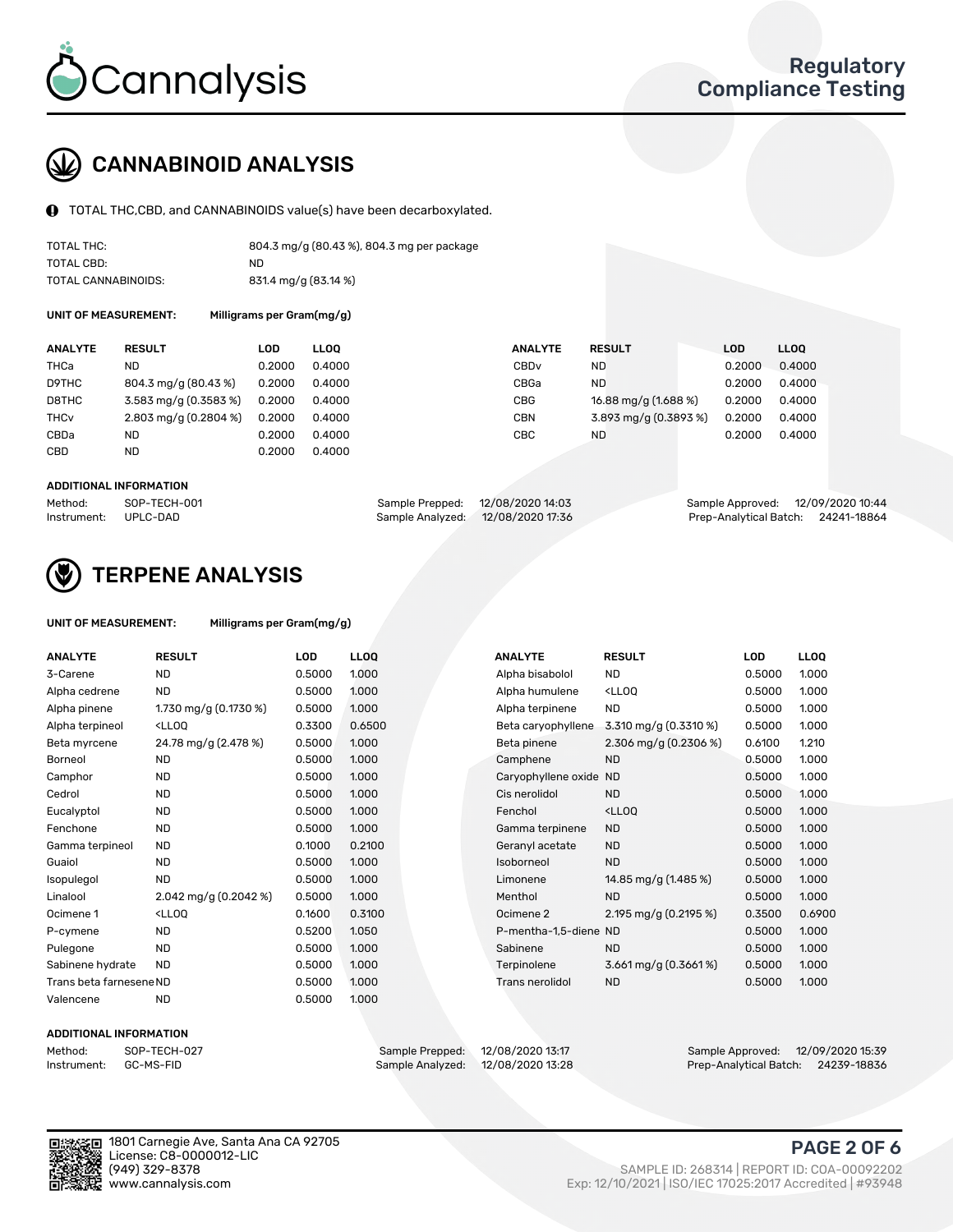

## CHEMICAL RESIDUE ANALYSIS PASS

UNIT OF MEASUREMENT: Micrograms per Gram(ug/g)

| <b>ANALYTE</b>                | <b>RESULT</b> | LOD    | <b>LLOQ</b> | <b>ACTION LEVEL</b> |      | <b>ANALYTE</b>      | <b>RESULT</b> | LOD    | <b>LLOQ</b> | <b>ACTION LEVEL</b> |      |
|-------------------------------|---------------|--------|-------------|---------------------|------|---------------------|---------------|--------|-------------|---------------------|------|
| Abamectin                     | <b>ND</b>     | 0.0200 | 0.0400      | 0.1000              | Pass | Acephate            | <b>ND</b>     | 0.0200 | 0.0400      | 0.1000              | Pass |
| Acequinocyl                   | <b>ND</b>     | 0.0200 | 0.0400      | 0.1000              | Pass | Acetamiprid         | <b>ND</b>     | 0.0200 | 0.0400      | 0.1000              | Pass |
| Aldicarb                      | <b>ND</b>     | 0.0200 | 0.0400      | 0.0                 | Pass | Azoxystrobin        | <b>ND</b>     | 0.0200 | 0.0400      | 0.1000              | Pass |
| Bifenazate                    | <b>ND</b>     | 0.0200 | 0.0400      | 0.1000              | Pass | <b>Bifenthrin</b>   | <b>ND</b>     | 0.0200 | 0.0400      | 3.000               | Pass |
| <b>Boscalid</b>               | <b>ND</b>     | 0.0200 | 0.0400      | 0.1000              | Pass | Carbaryl            | <b>ND</b>     | 0.0200 | 0.0400      | 0.5000              | Pass |
| Carbofuran                    | <b>ND</b>     | 0.0200 | 0.0400      | 0.0                 | Pass | Chlorantraniliprole | <b>ND</b>     | 0.0200 | 0.0400      | 10.00               | Pass |
| Clofentezine                  | <b>ND</b>     | 0.0200 | 0.0400      | 0.1000              | Pass | Coumaphos           | <b>ND</b>     | 0.0200 | 0.0400      | 0.0                 | Pass |
| Cyfluthrin                    | <b>ND</b>     | 0.4000 | 1.000       | 2.000               | Pass | Cypermethrin        | <b>ND</b>     | 0.4000 | 1.000       | 1.000               | Pass |
| Daminozide                    | <b>ND</b>     | 0.0200 | 0.0400      | 0.0                 | Pass | Diazinon            | <b>ND</b>     | 0.0200 | 0.0400      | 0.1000              | Pass |
| Dichlorvos                    | <b>ND</b>     | 0.0200 | 0.0400      | 0.0                 | Pass | Dimethoate          | <b>ND</b>     | 0.0200 | 0.0400      | 0.0                 | Pass |
| Dimethomorph                  | <b>ND</b>     | 0.0200 | 0.0400      | 2.000               | Pass | Ethoprophos         | <b>ND</b>     | 0.0200 | 0.0400      | 0.0                 | Pass |
| Etofenprox                    | <b>ND</b>     | 0.0200 | 0.0400      | 0.0                 | Pass | Etoxazole           | <b>ND</b>     | 0.0200 | 0.0400      | 0.1000              | Pass |
| Fenhexamid                    | <b>ND</b>     | 0.0200 | 0.0400      | 0.1000              | Pass | Fenoxycarb          | <b>ND</b>     | 0.0200 | 0.0400      | 0.0                 | Pass |
| Fenpyroximate                 | <b>ND</b>     | 0.0200 | 0.0400      | 0.1000              | Pass | Fipronil            | <b>ND</b>     | 0.0400 | 0.1000      | 0.0                 | Pass |
| Flonicamid                    | <b>ND</b>     | 0.0200 | 0.0400      | 0.1000              | Pass | Fludioxonil         | <b>ND</b>     | 0.0200 | 0.0400      | 0.1000              | Pass |
| Hexythiazox                   | <b>ND</b>     | 0.0200 | 0.0400      | 0.1000              | Pass | Imazalil            | <b>ND</b>     | 0.0200 | 0.0400      | 0.0                 | Pass |
| Imidacloprid                  | <b>ND</b>     | 0.0200 | 0.0400      | 5.000               | Pass | Kresoxim methyl     | <b>ND</b>     | 0.0200 | 0.0400      | 0.1000              | Pass |
| Malathion                     | <b>ND</b>     | 0.0200 | 0.0400      | 0.5000              | Pass | Metalaxyl           | <b>ND</b>     | 0.0200 | 0.0400      | 2.000               | Pass |
| Methiocarb                    | <b>ND</b>     | 0.0200 | 0.0400      | 0.0                 | Pass | Methomyl            | <b>ND</b>     | 0.0200 | 0.0400      | 1.000               | Pass |
| Mevinphos                     | <b>ND</b>     | 0.0200 | 0.0400      | 0.0                 | Pass | Myclobutanil        | <b>ND</b>     | 0.0200 | 0.0400      | 0.1000              | Pass |
| Naled                         | <b>ND</b>     | 0.0200 | 0.0400      | 0.1000              | Pass | Oxamyl              | <b>ND</b>     | 0.0200 | 0.0400      | 0.5000              | Pass |
| Paclobutrazol                 | <b>ND</b>     | 0.0200 | 0.0400      | 0.0                 | Pass | Permethrins         | <b>ND</b>     | 0.0400 | 0.1000      | 0.5000              | Pass |
| Phosmet                       | <b>ND</b>     | 0.0200 | 0.0400      | 0.1000              | Pass | Piperonyl butoxide  | <b>ND</b>     | 0.0200 | 0.0400      | 3.000               | Pass |
| Prallethrin                   | <b>ND</b>     | 0.0200 | 0.0400      | 0.1000              | Pass | Propiconazole       | <b>ND</b>     | 0.0200 | 0.0400      | 0.1000              | Pass |
| Propoxur                      | <b>ND</b>     | 0.0200 | 0.0400      | 0.0                 | Pass | Pyrethrins          | <b>ND</b>     | 0.0200 | 0.0400      | 0.5000              | Pass |
| Pyridaben                     | <b>ND</b>     | 0.0200 | 0.0400      | 0.1000              | Pass | Spinetoram          | <b>ND</b>     | 0.0200 | 0.0400      | 0.1000              | Pass |
| Spinosad                      | <b>ND</b>     | 0.0300 | 0.0700      | 0.1000              | Pass | Spiromesifen        | <b>ND</b>     | 0.0200 | 0.0400      | 0.1000              | Pass |
| Spirotetramat                 | <b>ND</b>     | 0.0200 | 0.0400      | 0.1000              | Pass | Spiroxamine         | <b>ND</b>     | 0.0200 | 0.0400      | 0.0                 | Pass |
| Tebuconazole                  | <b>ND</b>     | 0.0200 | 0.0400      | 0.1000              | Pass | Thiacloprid         | <b>ND</b>     | 0.0200 | 0.0400      | 0.0                 | Pass |
| Thiamethoxam                  | <b>ND</b>     | 0.0200 | 0.0400      | 5.000               | Pass | Trifloxystrobin     | <b>ND</b>     | 0.0200 | 0.0400      | 0.1000              | Pass |
| <b>ADDITIONAL INFORMATION</b> |               |        |             |                     |      |                     |               |        |             |                     |      |

Method: SOP-TECH-002 Sample Prepped: 12/09/2020 17:37 Sample Approved: 12/10/2020 15:15 Instrument: LC-MS/MS Sample Analyzed: 12/09/2020 18:21 Prep-Analytical Batch: 24318-18921



PAGE 3 OF 6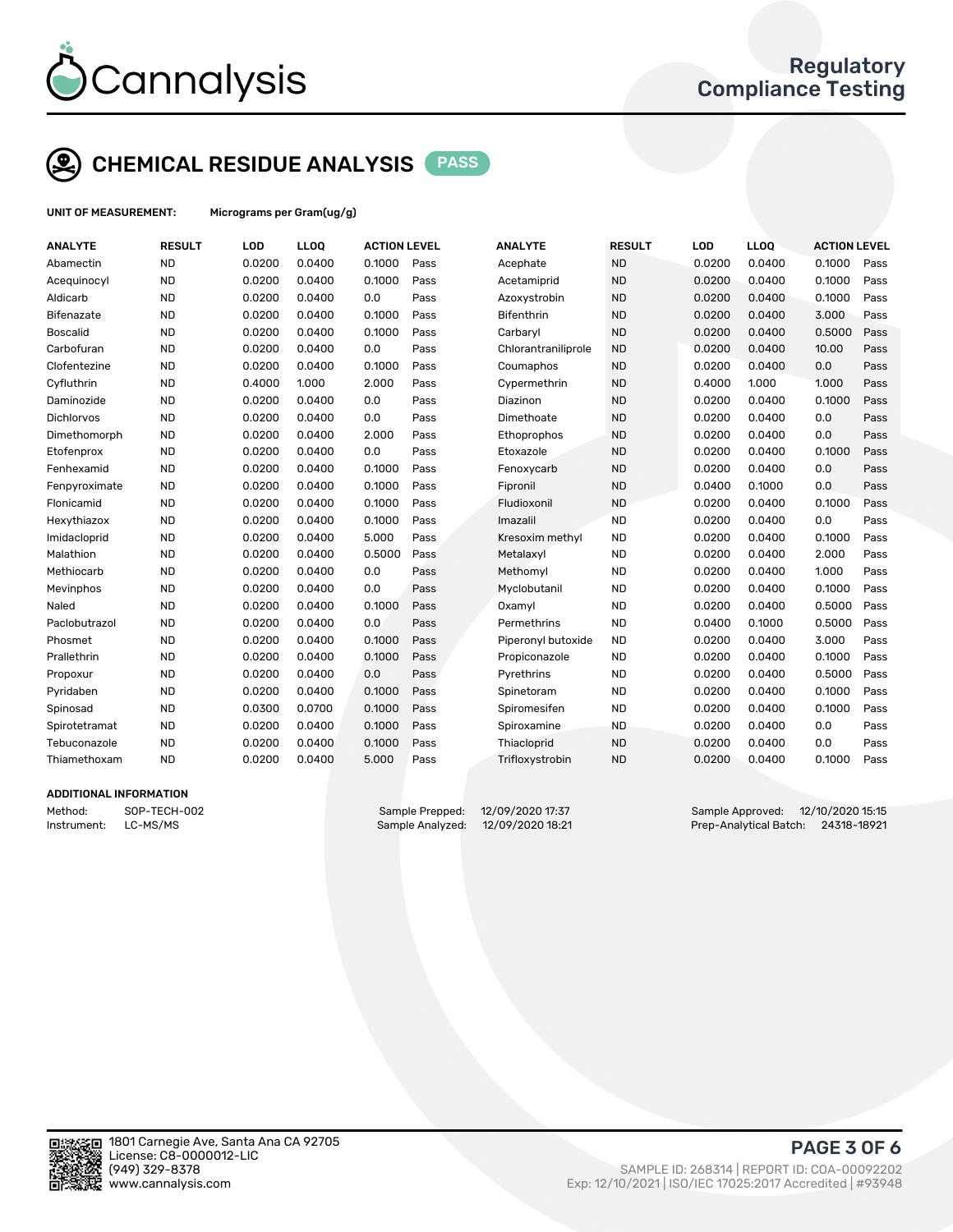

## CHEMICAL RESIDUE GC ANALYSIS PASS

grams per Gram(ug/g)

| <b>ANALYTE</b>                | <b>RESULT</b> | LOD    | <b>LLOO</b> | <b>ACTION LEVEL</b> |                  | <b>ANALYTE</b>   | <b>RESULT</b> | <b>LOD</b>       | <b>LLOO</b>            | <b>ACTION LEVEL</b> |      |
|-------------------------------|---------------|--------|-------------|---------------------|------------------|------------------|---------------|------------------|------------------------|---------------------|------|
| Captan                        | <b>ND</b>     | 0.1000 | 0.2000      | 0.7000              | Pass             | Chlordane        | <b>ND</b>     | 0.0109           | 0.0136                 | 0.0                 | Pass |
| Methyl parathion              | <b>ND</b>     | 0.0400 | 0.1000      | 0.0                 | Pass             | <b>PCNB</b>      | <b>ND</b>     | 0.0200           | 0.0400                 | 0.1000              | Pass |
| Chlorfenapyr                  | <b>ND</b>     | 0.0800 | 0.1000      | 0.0                 | Pass             | Chlorpyrifos     | <b>ND</b>     | 0.0800           | 0.1000                 | 0.0                 | Pass |
|                               |               |        |             |                     |                  |                  |               |                  |                        |                     |      |
| <b>ADDITIONAL INFORMATION</b> |               |        |             |                     |                  |                  |               |                  |                        |                     |      |
| Method:                       | SOP-TECH-010  |        |             |                     | Sample Prepped:  | 12/08/2020 13:12 |               | Sample Approved: |                        | 12/09/2020 14:16    |      |
| Instrument:                   | GC-MS/MS      |        |             |                     | Sample Analyzed: | 12/08/2020 13:13 |               |                  | Prep-Analytical Batch: | 24233-18835         |      |
|                               |               |        |             |                     |                  |                  |               |                  |                        |                     |      |

## RESIDUAL SOLVENT ANALYSIS PASS

UNIT OF MEASUREMENT: Micrograms per Gram(ug/g)

| <b>ANALYTE</b>    | <b>RESULT</b> | LOD    | <b>LLOO</b> | <b>ACTION LEVEL</b> |      | <b>ANALYTE</b>     | <b>RESULT</b>                                                               | <b>LOD</b> | <b>LLOO</b> | <b>ACTION LEVEL</b> |      |
|-------------------|---------------|--------|-------------|---------------------|------|--------------------|-----------------------------------------------------------------------------|------------|-------------|---------------------|------|
| Acetone           | <b>ND</b>     | 5.000  | 250.0       | 5000                | Pass | Acetonitrile       | <b>ND</b>                                                                   | 5.000      | 50.00       | 410.0               | Pass |
| Benzene           | <b>ND</b>     | 0.5000 | 1.000       | 1.000               | Pass | <b>Butane</b>      | <b>ND</b>                                                                   | 76.80      | 96.00       | 5000                | Pass |
| Chloroform        | <b>ND</b>     | 0.5000 | 1.000       | 1.000               | Pass | Ethanol            | <b>ND</b>                                                                   | 10.00      | 50.00       | 5000                | Pass |
| Ethyl Acetate     | <b>ND</b>     | 5.000  | 50.00       | 5000                | Pass | Ethyl Ether        | <b>ND</b>                                                                   | 25.00      | 50.00       | 5000                | Pass |
| Ethylene oxide    | <b>ND</b>     | 0.5000 | 1.000       | 1.000               | Pass | Heptane            | <b>ND</b>                                                                   | 1.000      | 5.000       | 5000                | Pass |
| Hexane            | <b>ND</b>     | 0.5000 | 5.000       | 290.0               | Pass | Isopropyl Alcohol  | <lloo< td=""><td>5.000</td><td>50.00</td><td>5000</td><td>Pass</td></lloo<> | 5.000      | 50.00       | 5000                | Pass |
| Methanol          | <b>ND</b>     | 10.00  | 50.00       | 3000                | Pass | Methylene chloride | <b>ND</b>                                                                   | 0.5000     | 1.000       | 1.000               | Pass |
| Pentane           | <b>ND</b>     | 1.000  | 50.00       | 5000                | Pass | Propane            | <b>ND</b>                                                                   | 16.00      | 20.00       | 5000                | Pass |
| Toluene           | <b>ND</b>     | 0.5000 | 1.000       | 890.0               | Pass | Xvlenes            | <b>ND</b>                                                                   | 6.000      | 100.0       | 2170                | Pass |
| Trichloroethylene | <b>ND</b>     | 0.2500 | 1.000       | 1.000               | Pass | 1.2-Dichloroethane | <b>ND</b>                                                                   | 0.5000     | 1.000       | 1.000               | Pass |
|                   |               |        |             |                     |      |                    |                                                                             |            |             |                     |      |

#### ADDITIONAL INFORMATION

Method: SOP-TECH-021 Sample Prepped: 12/08/2020 13:30 Sample Approved: 12/09/2020 15:04<br>Instrument: HS-GC-MS/FID Sample Analyzed: 12/08/2020 13:30 Prep-Analytical Batch: 24245-18837

Prep-Analytical Batch: 24245-18837



UNIT OF MEASUREMENT: Cycle Threshold (Ct)

| <b>ANALYTE</b>                        | <b>RESULT</b>          | LOD   | <b>LLOO</b> | <b>ACTION LEVEL</b> |                 | <b>ANALYTE</b>   | <b>RESULT</b> | LOD              | <b>LLOO</b> |                  | <b>ACTION LEVEL</b> |
|---------------------------------------|------------------------|-------|-------------|---------------------|-----------------|------------------|---------------|------------------|-------------|------------------|---------------------|
| A.fumigatus                           | <b>ND</b>              | 33.00 | 0.0         | 0.0                 | Pass            | A. flavus        | <b>ND</b>     | 33.00            | 0.0         | 0.0              | Pass                |
| A. niger                              | <b>ND</b>              | 33.00 | 0.0         | 0.0                 | Pass            | A. terreus       | <b>ND</b>     | 33.00            | 0.0         | 0.0              | Pass                |
| <b>STEC</b>                           | <b>ND</b>              | 33.00 | 0.0         | 0.0                 | Pass            | Salmonella spp   | <b>ND</b>     | 33.00            | 0.0         | 0.0              | Pass                |
|                                       | ADDITIONAL INFORMATION |       |             |                     |                 |                  |               |                  |             |                  |                     |
| SOP-TECH-016, SOP-TECH-022<br>Method: |                        |       |             |                     | Sample Prepped: | 12/09/2020 07:52 |               | Sample Approved: |             | 12/09/2020 14:33 |                     |

Instrument: qPCR Sample Analyzed: 12/09/2020 07:56 Prep-Analytical Batch: 24274-18877

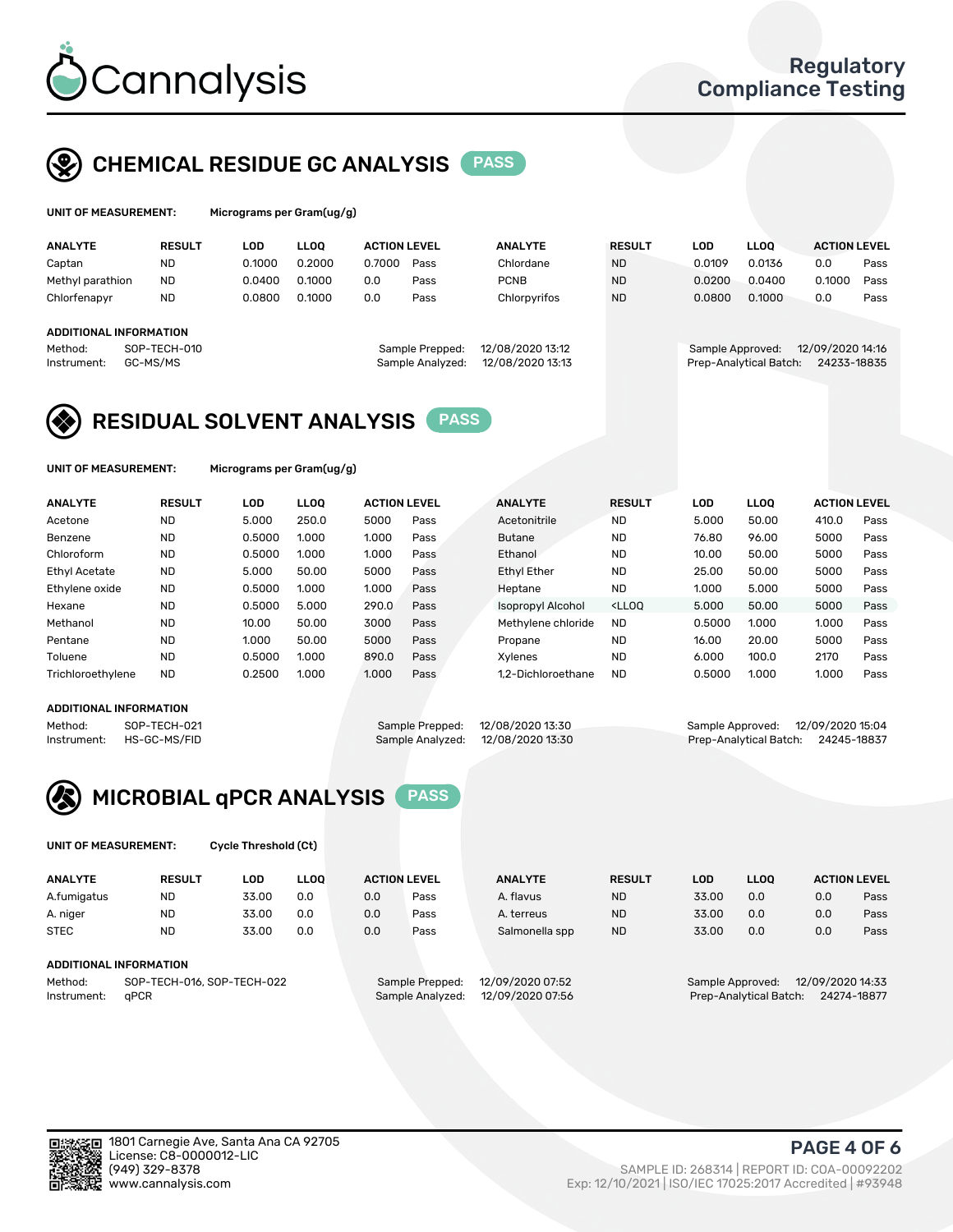



| UNIT OF MEASUREMENT: |               |        | Micrograms per Gram(ug/g) |                     |  |                |               |        |             |                     |      |  |  |  |
|----------------------|---------------|--------|---------------------------|---------------------|--|----------------|---------------|--------|-------------|---------------------|------|--|--|--|
| ANALYTE              | <b>RESULT</b> | LOD    | <b>LLOO</b>               | <b>ACTION LEVEL</b> |  | <b>ANALYTE</b> | <b>RESULT</b> | LOD    | <b>LLOO</b> | <b>ACTION LEVEL</b> |      |  |  |  |
| Arsenic              | <b>ND</b>     | 0.0200 | 0.0500                    | 0.2000 Pass         |  | Cadmium        | <b>ND</b>     | 0.0050 | 0.0500      | 0.2000 Pass         |      |  |  |  |
| Lead                 | <b>ND</b>     | 0.0100 | 0.0500                    | 0.5000 Pass         |  | Mercury        | <b>ND</b>     | 0.0030 | 0.0500      | 0.1000              | Pass |  |  |  |

#### ADDITIONAL INFORMATION

Method: SOP-TECH-013 Sample Prepped: 12/08/2020 14:04 Sample Approved: 12/08/2020 20:10 Instrument: ICP-MS Sample Analyzed: 12/08/2020 14:25 Prep-Analytical Batch: 24226-18842

MYCOTOXINS ANALYSIS PASS

| UNIT OF MEASUREM |  |  |  |
|------------------|--|--|--|

IENT: Micrograms per Kilogram(ug/kg)

| <b>ANALYTE</b>          | <b>RESULT</b> | LOD   | <b>LLOO</b> | <b>ACTION LEVEL</b> |      | <b>ANALYTE</b> | <b>RESULT</b> | LOD   | <b>LLOO</b> | <b>ACTION LEVEL</b> |      |
|-------------------------|---------------|-------|-------------|---------------------|------|----------------|---------------|-------|-------------|---------------------|------|
| Aflatoxin B1            | <b>ND</b>     | 1.000 | 2.000       |                     | N/A  | Aflatoxin B2   | <b>ND</b>     | 2.000 | 5.000       |                     | N/A  |
| Aflatoxin G1            | <b>ND</b>     | 2.000 | 5.000       |                     | N/A  | Aflatoxin G2   | <b>ND</b>     | 2.000 | 5.000       |                     | N/A  |
| <b>Total Aflatoxins</b> | <b>ND</b>     | 10.00 | 14.00       | 20.00               | Pass | Ochratoxin A   | <b>ND</b>     | 1.000 | 2.000       | 20.00               | Pass |
|                         |               |       |             |                     |      |                |               |       |             |                     |      |

#### ADDITIONAL INFORMATION

Method: SOP-TECH-020 Sample Prepped: 12/08/2020 16:46 Sample Approved: 12/09/2020 15:26 Instrument: LC-MS/MS Sample Analyzed: 12/08/2020 16:47 Prep-Analytical Batch: 24255-18854

# FILTH & FOREIGN MATERIAL ANALYSIS PASS

UNIT OF MEASUREMENT: Filth and Foreign Matter (%, #/3g)

| <b>ANALYTE</b>                                              | <b>RESULT</b> | LOD | <b>LLOO</b> | <b>ACTION LEVEL</b> |                                     | <b>ANALYTE</b>                       | <b>RESULT</b> | LOD | <b>LLOO</b>                                | <b>ACTION LEVEL</b>             |      |
|-------------------------------------------------------------|---------------|-----|-------------|---------------------|-------------------------------------|--------------------------------------|---------------|-----|--------------------------------------------|---------------------------------|------|
| IF RH ME                                                    | <b>ND</b>     | 0.0 | 0.0         | 1.000               | Pass                                | <b>IFM</b>                           | <b>ND</b>     | 0.0 | 0.0                                        | 25.00                           | Pass |
| Mold                                                        | <b>ND</b>     | 0.0 | 0.0         | 25.00               | Pass                                | <b>SSCD</b>                          | <b>ND</b>     | 0.0 | 0.0                                        | 25.00                           | Pass |
| ADDITIONAL INFORMATION                                      |               |     |             |                     |                                     |                                      |               |     |                                            |                                 |      |
| SOP-TECH-009<br>Method:<br>Instrument:<br>Visual Inspection |               |     |             |                     | Sample Prepped:<br>Sample Analyzed: | 12/08/2020 14:43<br>12/08/2020 14:43 |               |     | Sample Approved:<br>Prep-Analytical Batch: | 12/08/2020 14:45<br>24250-18843 |      |



PAGE 5 OF 6